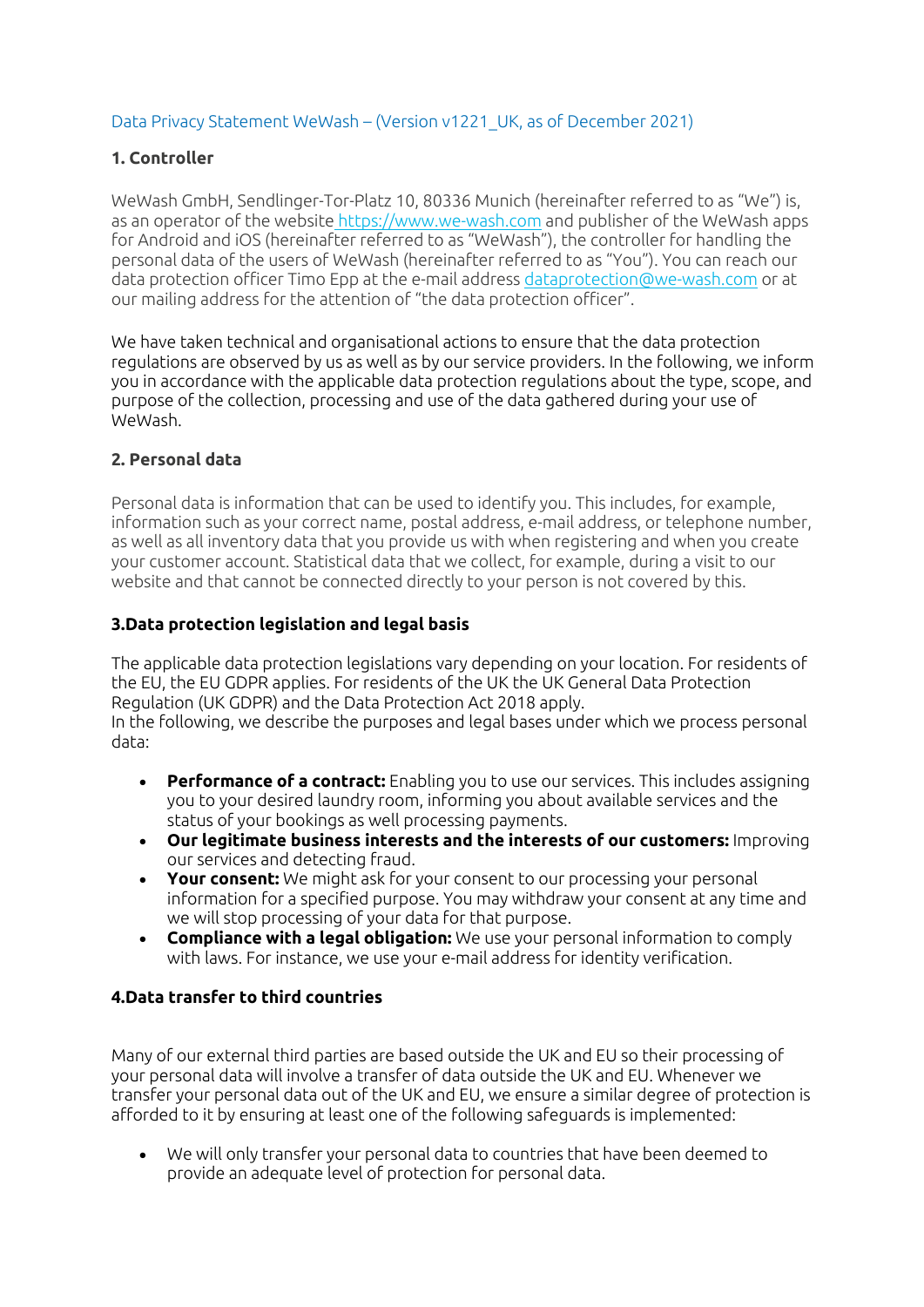- Where we use certain service providers, we may use specific contracts (also known as standard contractual clauses) approved for use in the UK and EU which give personal data the same protection it has in the UK and EU. For further details, see
	- 14.6
	- $15.5$
	- $17.2$ • 20.3
	- 22
	- 23
	- 24.5
	- 28

Please contact us on dataprotection@we-wash.com if you want further information on the specific mechanism used by us when transferring your personal data out of the UK and EU.

## **5. Collection, processing and use of personal data when visiting the WeWash website**

With simple, informational use of the website, i.e. if you do not register or otherwise transmit information to us, we only collect personal data that your browser automatically transmits to our server for technical reasons. If you would like to view our website, we collect the following data:

- o IP address;
- o Date and time of access;
- o name and URL of the retrieved file;
- o URL of the referring website;
- o retrieved file;
- o transferred amount of data;
- o browser type/version and language;
- o operating system and its interface.

The data mentioned is processed by us for the following purposes:

- o Ensuring a smooth connection to the site,
- o Ensuring convenient use of our website,
- o Evaluation of system security and stability as well as
- o for additional administrative purposes.

We also use cookies to determine the preferred language of the visitor and, if possible, to set the language accordingly on the website.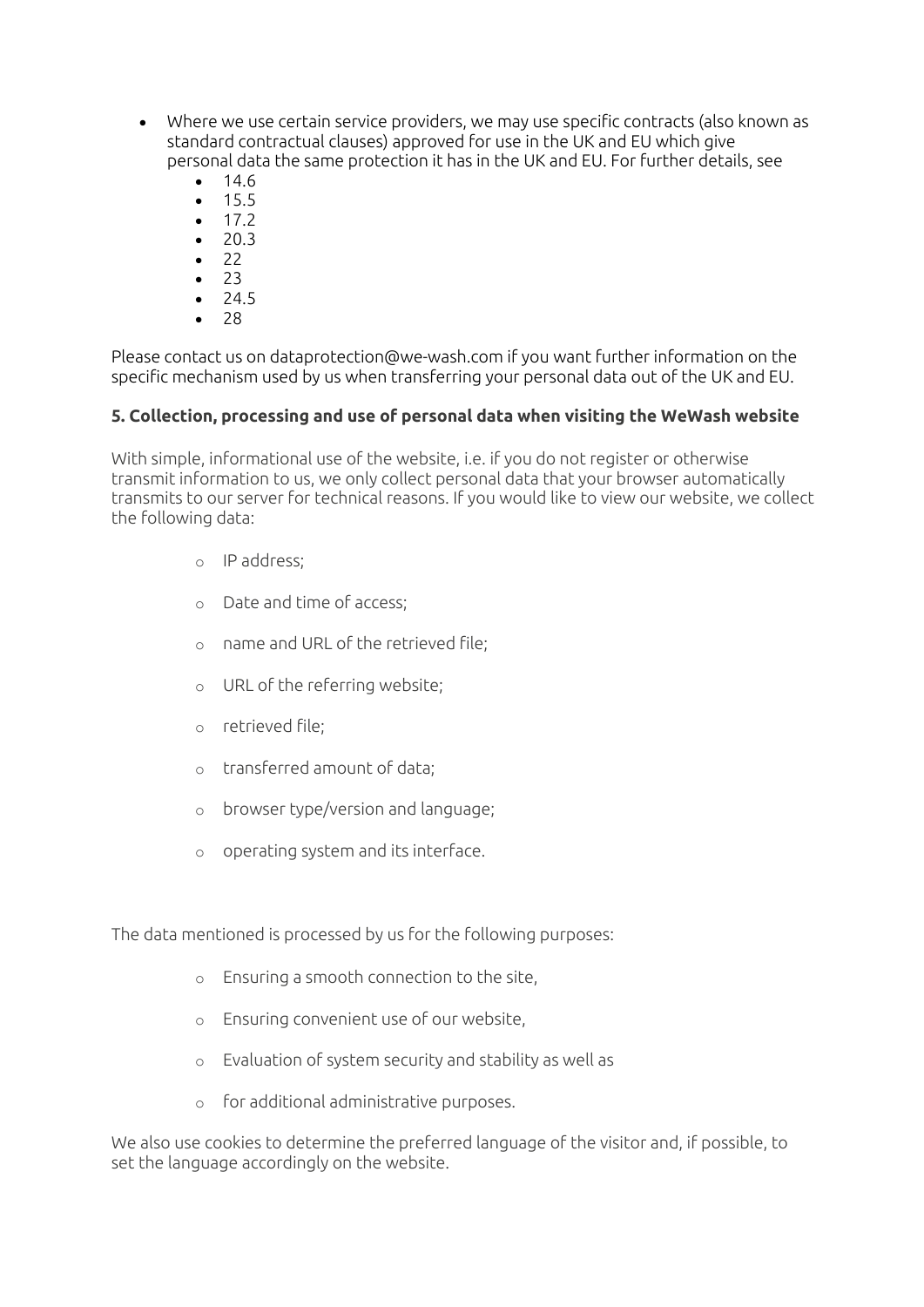Name: wp-wpml\_current\_language (first-party cookie) Requires consent: no Persistent: 1 day

For general information on cookies and their administration (e.g. consent), please refer to Clause 20 of this Data Protection Declaration.

The recipient of these data is our hosting provider Contabo GmbH (see Clause 9 of this Data Protection Declaration).

We also use other cookies as well as analysis and marketing services when you visit our website. For more detailed explanations in this regard, please see the following clauses of this Data Protection Declaration.

#### **6. Collection, processing and use of personal data by WeWash when downloading the app**

When downloading the mobile app, the following information is transferred to the App Store: User name, e-mail address and customer number of your account, time of download, payment information and individual device code. We have no influence on this data collection and are not responsible for this. In addition, no personal data will be transmitted to us when downloading the mobile app.

# **7. Collection, processing and use of personal data during your registration**

1) If you would like to use our services as a user, you must register once.

(2) Registration via our website and mobile app is done by specifying your first and last name, your e-mail address, and a password selected. We use the so-called double opt-in procedure for registration via our website and mobile app, i.e. your registration is only completed if you enter your registration beforehand via an activation code sent to you for this purpose by email. The activation code has a validity of 24 hours. If the activation has not been carried out successfully, the data will be deleted within a further 48 hours.

(3) If you register via our telephone hotline, we record your first and last name, address, and telephone number and store this information in our system. We also ask for your payment information and process it in accordance with the declarations in No. 8. of this data privacy statement.

(4) We use cookies to be able to identify you for follow-up visits if you have an account with us. Otherwise, you would have to log in again for each visit.

Name: ww\_access (first-party cookie) Requires consent: no Persistent: 30 days

Name: ww\_refresh (first-party cookie) Requires consent: no Persistent: 5 minutes

Name: XSRF-TOKEN (first-party cookie) Requires consent: no Persistent: Session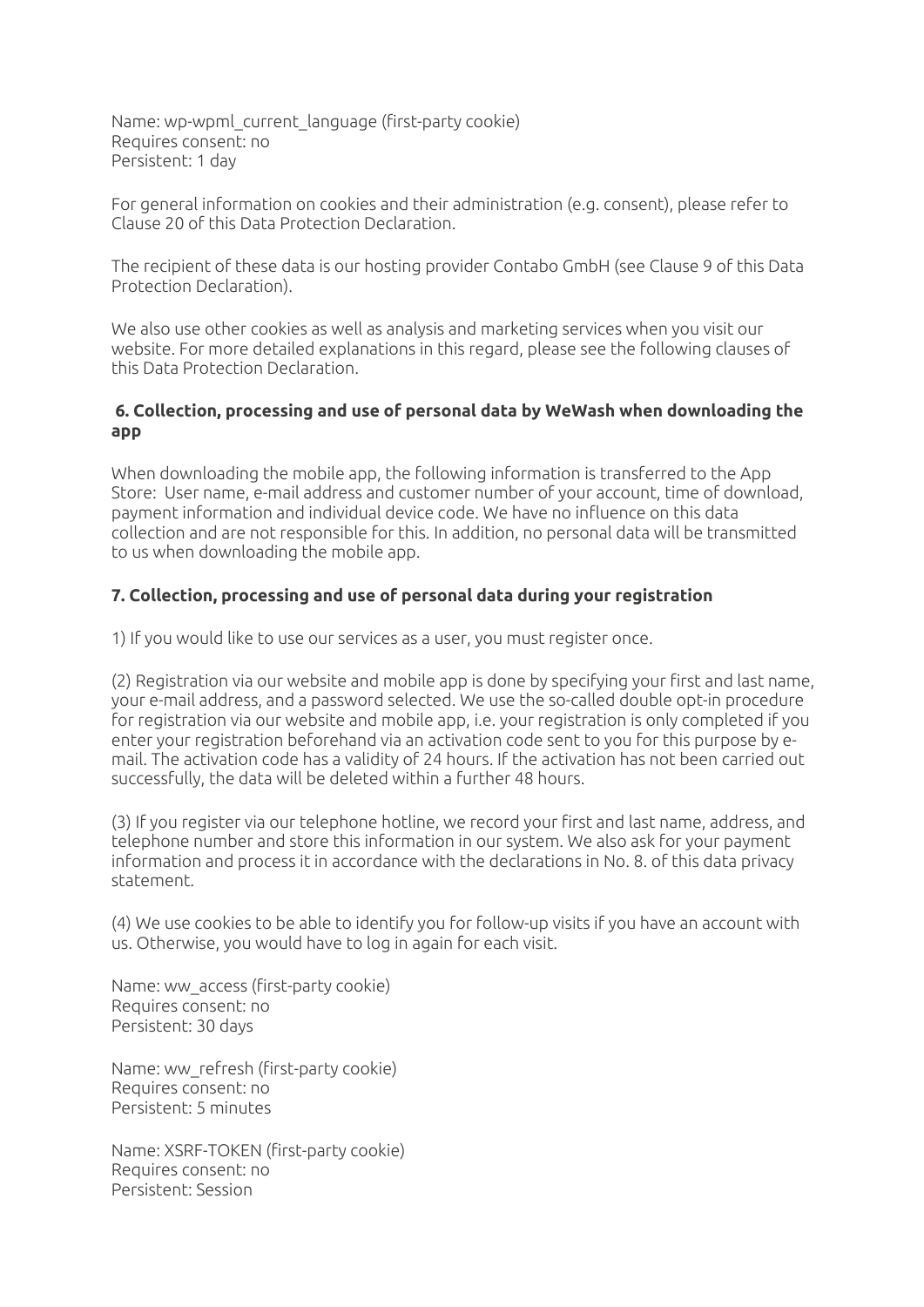For general information on cookies and their administration (e.g. consent), please refer to Clause 20 of this Data Protection Declaration.

(5) The recipient of these data is our hosting provider, Contabo GmbH (see Clause 9 of this Data Protection Declaration).

# **8. Collection, processing and use of personal data when using the WeWash service**

(1) If you use the services we offer, we will save and use your data that are required for fulfilling the contract. These generally include your name, e-mail address and your payment information. What data and for what purpose we collect them is explained in the clauses of this Data Protection Declaration. We sometimes use service providers to process your data. Such service providers are carefully selected and commissioned by us, are bound to our instructions and are checked regularly. Within the framework of this Data Protection Declaration, you will also receive more detailed information about the service providers we use.

(2) The storage period of your personal data is based on the respective statutory retention period. After expiry of this period, the relevant data will be deleted routinely, provided they are no longer required to carry out the contract and there is no legitimate interest in further storage.

# **9. Hosting service and Microsoft Office**

(1) We use the hosting service provider Contabo GmbH, Aschauer Str. 32a, 81549 Munich for saving our data. Your personal data is also stored there in the data centre.

(2) We also use the Office 365 Cloud Service from Microsoft Corporation, One Microsoft Way, Redmond, WA 98052-6399, USA. For information on data protection from Microsoft, see https://privacy.microsoft.com/de-de/privacystatement. We specifically use Outlook within the framework of our communication. If you communicate with us via e-mail, your email address will be stored on the servers of the Microsoft Office 365 Cloud Service. The servers are in Europe.

## **10. Processing of payment transactions**

Your payment information is processed by the payment service provider Mollie B.V., Keizersgracht 313, 1016 EE Amsterdam ("Mollie") in order to process payment transactions in accordance with the data protection standards of the Payment Card Industry Data Security Standard (PCI DSS). If you register a SEPA direct debit mandate as your payment method, we will collect the data required for this – IBAN and account holder's name – and send it to Mollie. We and Mollie are joint controllers with regard to the data processed and transmitted as part of the direct debit process. If you register a credit card as your payment method, your credit card information will be collected and processed directly by Mollie. In this case, this payment information will also be stored in our system for invoicing purposes; we do not have your complete credit card details there at any time. These are transmitted to us by Mollie in masked form in the course of the registration of your payment method. Mollie is the controller for the data collected as part of the credit card payment. You continue to have the option of paying via the checkout. There is a wide variety of payment methods available when using the checkout. All the data required for the checkout is collected and processed by Mollie directly. This data is never stored in our system. Mollie is the controller for the data collected as part of the checkout process. For more information on data protection at Mollie, see https://www.mollie.com/de/privacy.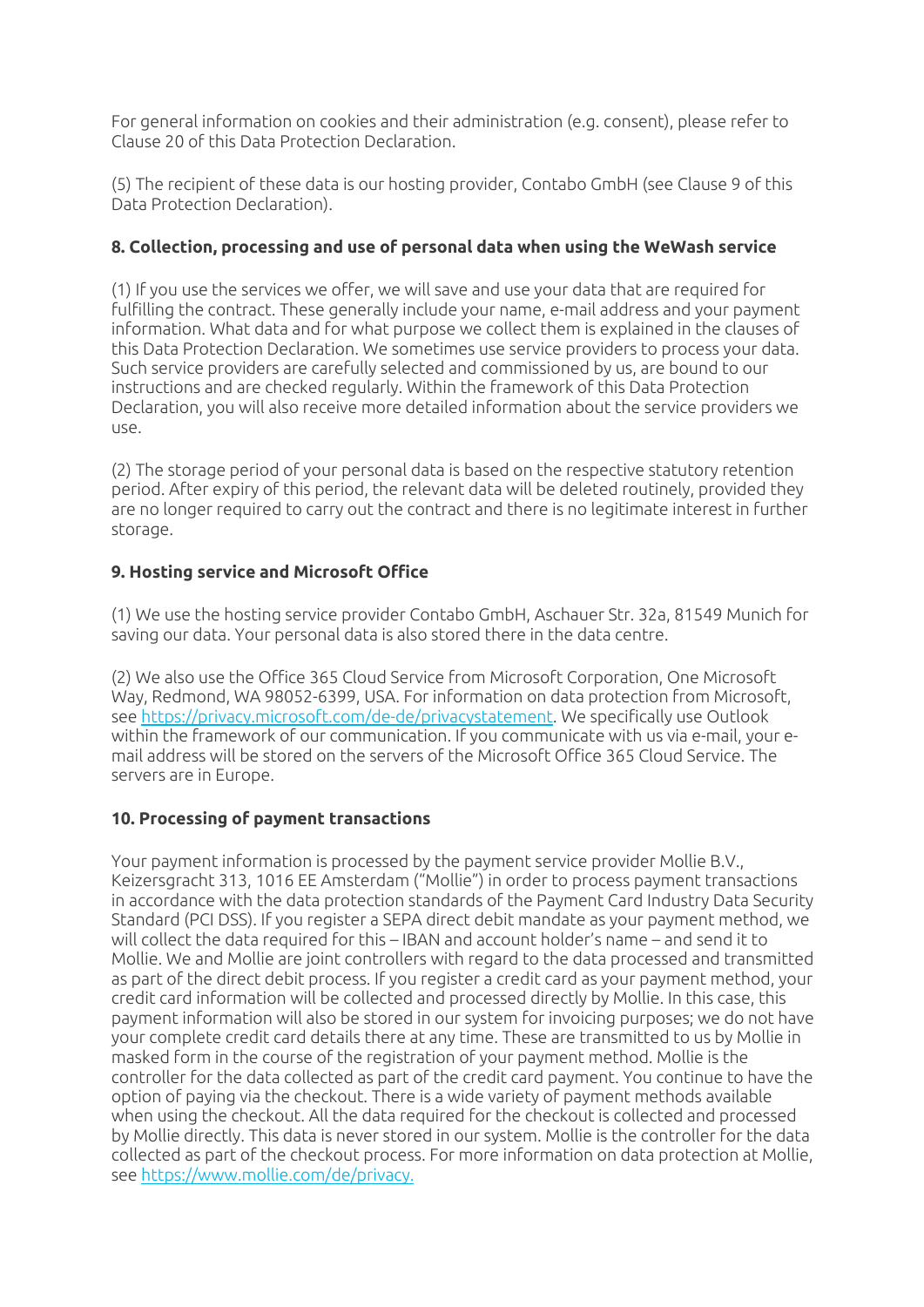# **11. Handling of successful and failed payment processes**

We store the number of your successful and failed payment processes. We store this information to block certain payment methods or users in individual cases. We do this to prevent the misuse of our services. A decision about such measures is not performed automatically.

# **12. Sending of invoices**

We will send you an invoice after booking of our WeWash service. Invoicing takes place via easybill GmbH, Düsselstraße 21, 41564 Kaarst. For the purposes of invoicing, we send easybill your first and last name, the bookings made, the address of the assigned laundry room and the payment information in a masked form. If you book our WeWash service via app or website, you will receive the invoice by e-mail. For this purpose, we also send your email address to easybill. If you make the booking by telephone, we will also send your address so that the invoice can be sent to you via post.

## **13. Sending notifications**

In the case of registration or booking of a WeWash service via your registered account, you will receive a confirmation e-mail to the e-mail address stored by you in your account. This email will inform you exclusively about the registration or booking process and will not take place for marketing purposes. E-mail dispatch is carried out by the e-mail provider SMTP2GO (Sand Dune Mail Ltd), 96-106 Manchester Street, Christchurch 8011, New Zealand. SMTP2GO will receive your e-mail address and your name for this purpose. In the context of an adequacy decision, the European Commission confirmed that New Zealand has an adequate level of data protection. In addition, the data transmitted by us to SMTP2GO is not processed outside of Europe.

## **14. Sending push messages in the app and via the website**

(1) For sending push messages in mobile apps (Android and iOS) and via the website, we use the push message service of 650 Industries Inc. ("Expo"), 624 University Ave #1, Palo Alto, CA 94301, USA.

(2) We use push notifications to update you about waiting times or when the washing machine or dryer can be loaded, for example.

(3) For this purpose, a key is generated on your terminal device, with which the device/app combination can be uniquely identified and addressed with so-called Instance IDs. This key and the notification are transmitted to Expo. If you use our iOS app, Expo transmits a notification request along with this data to the "Apple Push Notification Service", which executes the notification. If you use our Android app or the website, Expo transmits a notification request along with the data to the "Firebase Cloud Messaging" service of Google, which executes the notification in this case.

You can find Expo's Data Protection Declaration at https://expo.io/privacy. The Data Protection Declaration for the Apple Push Notification Service and the Firebase Cloud Messaging can be found at https://www.apple.com/legal/privacy/en-ww/ (Apple) and https://firebase.google.com/support/privacy (Firebase Cloud Messaging).

(4) We ensure that no personal data is contained in the notifications; however, the following data is also sent to Expo when transmitting the key and the data for technical purposes: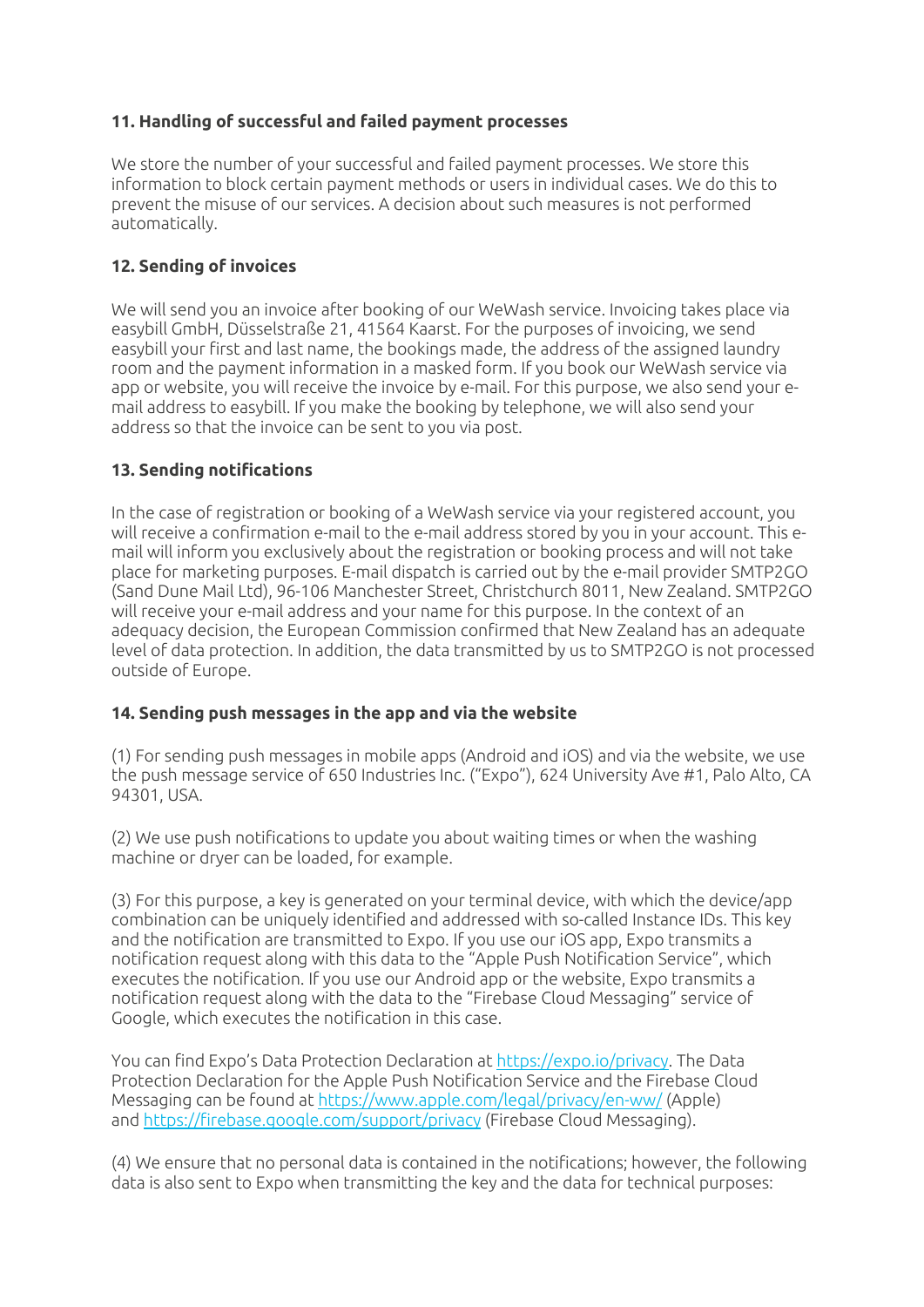- o Device model
- o Device language
- o Operating system and version
- o Browser type and version
- o Device time zone
- o IP address

(5) Before we send you push notifications, we ask that you give your consent to this. If you do not give us this consent, we cannot send you push notifications.

(6) In this respect, Expo acts as a data processor for us. Transfer to the USA is possible.

(7) You can revoke your consent to receive push notifications at any time as follows:

a) When using our mobile app: If you no longer wish to receive notifications, you can block the notifications in your smartphone settings or switch off the notifications in the settings of our app.

b) When accessing our website: You can withdraw your consent to receive notifications at any time via the settings of your browser. If you do not wish to receive any push notifications in the future, follow the browser-specific instructions to unsubscribe. You can also find detailed information in the settings of the respective browser under the "Enable or Deactivate Notifications" keywords.

## **15. Real-time information**

(1) In order to provide you with real-time information, we use the services "Cloud Firestore" and "Firebase Authentication" of Google LLC, 1600 Amphitheatre Parkway, Mountain View, CA 94043, USA.

(2) Real-time information is, for example, information about your selected laundry room and the status of your reservations. However, the information retrieved in this regard is exclusively anonymous data that prevents any identification of you as a person.

(3) While using our app, your terminal device creates a connection to these services in order to retrieve the real-time information. In addition, the following data is also transmitted for technical purposes:

- o Device model
- o Device language
- o Operating system and version
- o Browser type and version
- o Device time zone
- o IP address

The accesses are logged and deleted after a few weeks. You can find additional information in the Data Protection Declaration for Firebase at https://firebase.google.com/support/privacy.

(5) In this respect, Google acts as a data processor for us. Transfer to the USA is possible.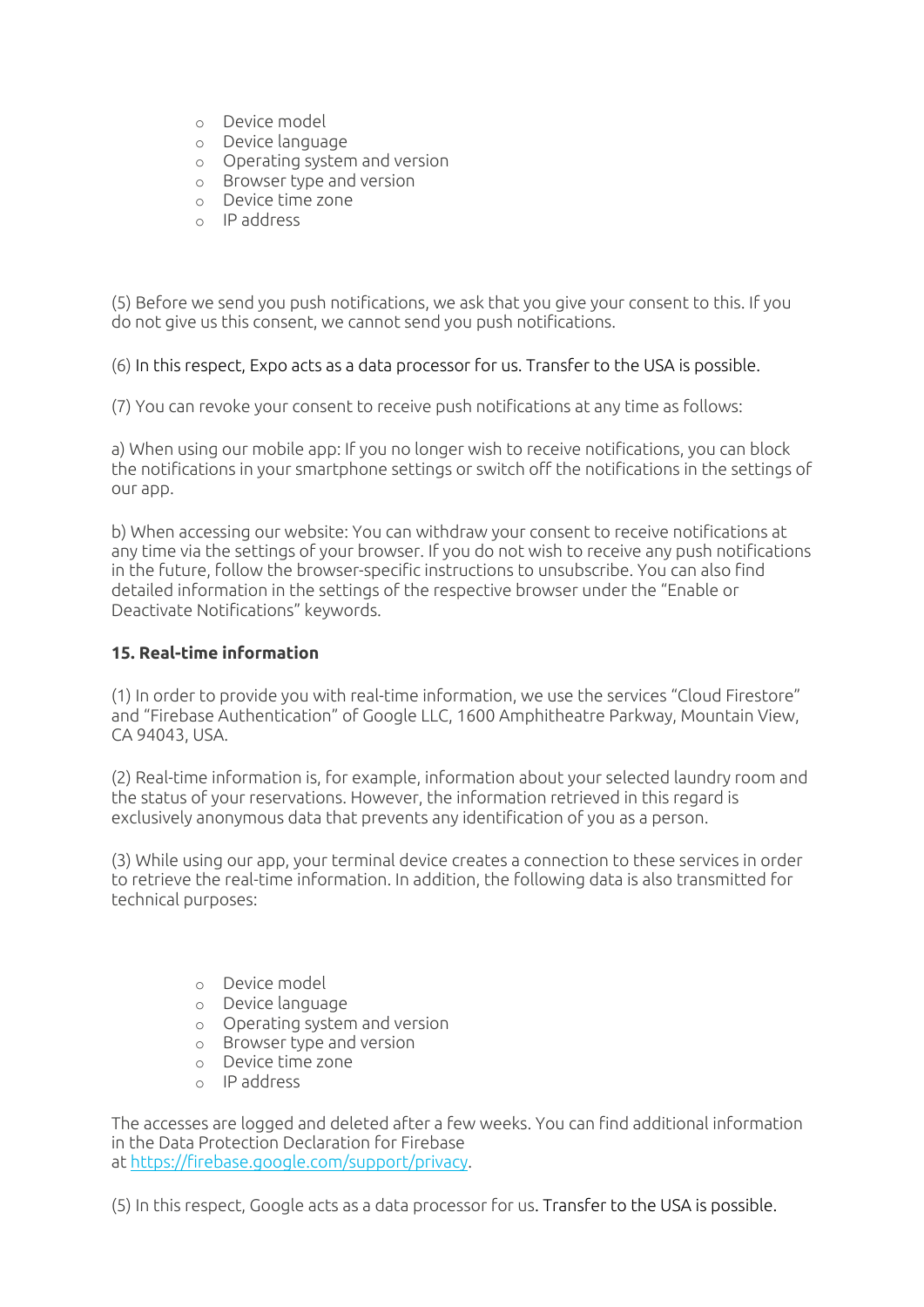# **16. Collection, processing and use of personal data when you contact us**

If you contact us due to an enquiry or another concern, we will store the data communicated by you (your e-mail address, if applicable your name and telephone number) in order to answer your request/your concern. We will delete the data in this context after the storage is no longer required, or we will restrict processing if statutory retention obligations exist.

## **17. Processing customer requests**

(1) We use the Zendesk ticket system, a customer service platform of Zendesk Inc., to process customer requests via our website and mobile app. 989 Market Street, 300, San Francisco, CA 94102. To process your request, the following data will be collected via our website or our app to process and answer your concerns:

- o E-mail address,
- o First and last name,
- o Language setting and
- o assigned laundry room (including address)

(2) In this respect, Zendesk acts as a data processor for us. Transfer to the USA is possible.

If you contact us via e-mail or via the form on the website, we will only process and use the personal data transmitted by you for the processing of the specific request. The specified data will be treated confidentially.

For more information on data processing by Zendesk, see the Zendesk Data Privacy Statement under http://www.zendesk.com/company/privacy.

(2) We use the service of Telephone-Direct-Marketing GmbH ("T.D.M"), Käthe-Paulus-Straße 12, 31157 Sarstedt, for enquiries that reach us via our hotline. All requests via our hotline are accepted by T.D.M. and entered into the Zendesk ticket system. T.D.M. collects and uses your personal data to the extent necessary in order to process your request. The specified data will be treated confidentially.

You can also register by telephone for the first time via T.D.M. In this case, the data specified under Clause 7 will be collected. If necessary, some conversation sections are recorded via audio clips. You will be informed in good time prior to the recording and asked whether you agree with the recording. Payment information is expressly excluded from the recording.

## **18. Contact and customer management**

Our registration and contact service allows you to contact us and register for our services. For this, we use services from Salesforce.com Inc, Salesforce Tower, 415 Mission Street, 3rd Floor, San Francisco, CA 94105, USA ("Salesforce.com"). In the course of the registration or contact recording process, the following personal data will be collected and stored at Salesforce.com:

o Title,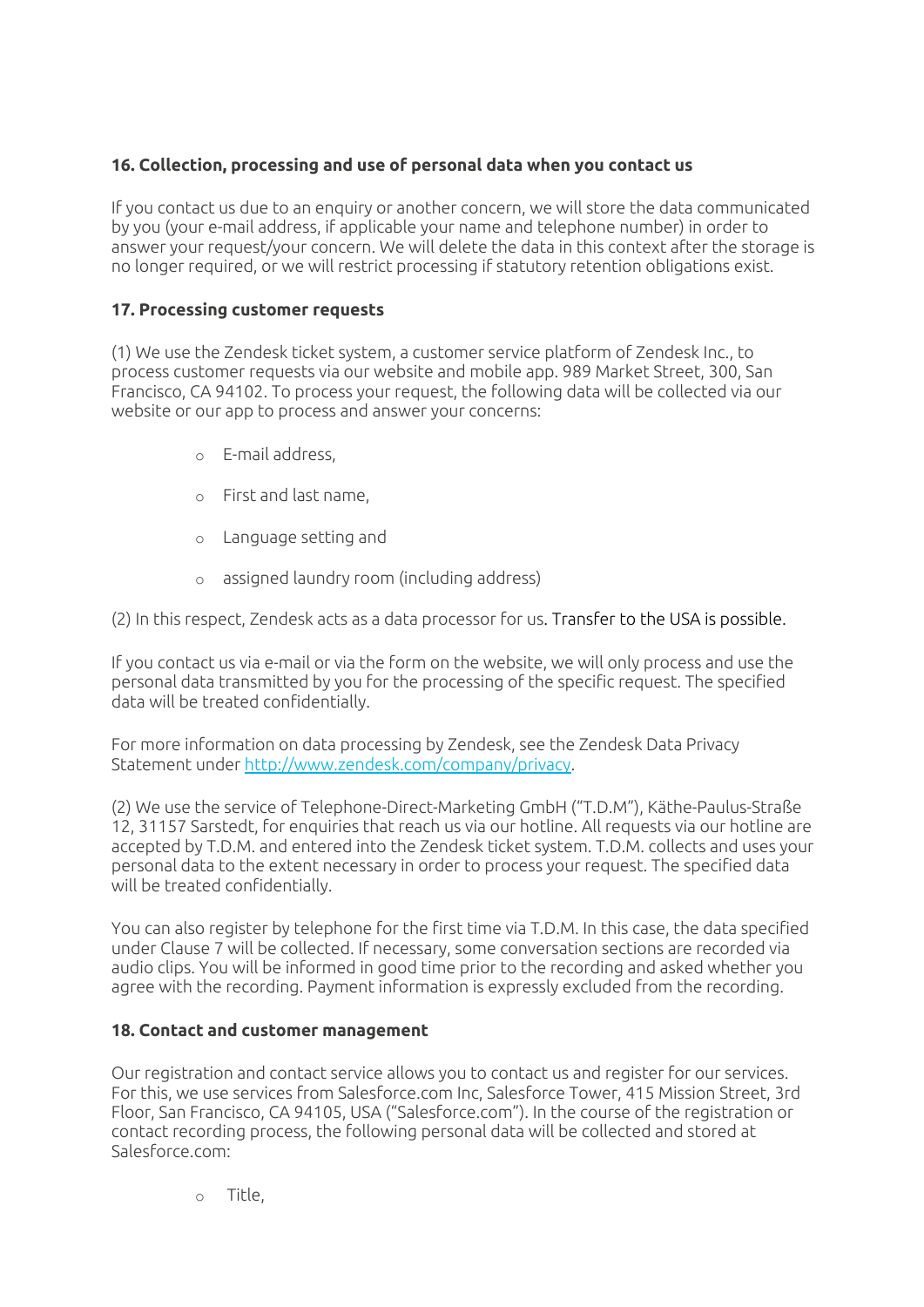- o First name,
- o Surname,
- o Company,
- o E-mail address,
- o Phone number and
- o Free text with potentially additional personal data.

This personal data is treated confidentially. Salesforce.com operates a so-called CRM System (Customer Relationship Management System). Your personal data is required for us in order to contact you as well as for the contract and service administration with our customers. Salesforce.com stores your personal data in a European data centre. Transferring your personal data to a receiving country outside of the European Union – for example in the USA – is not intended.

For more information on data processing by Salesforce.com, please refer to the Data Protection Declaration of Salesforce.com at: https://www.salesforce.com/de/company/privacy/

# **19. Use of Pardot**

Not applicable

## **19. Transmission of location data and Google Maps**

(1) After logging into our mobile app or our website, laundry rooms will be displayed to you on an interactive map in your area. You can only use this function after you have agreed via a pop-up that we can collect your location data for the purposes of rendering services using GPS and your IP address. You can allow or revoke the function at any time in the settings of the mobile app or your browser.

(2)After logging in to our website or our mobile app, you will be shown a Google Maps map on the home page. We use Google Maps API applications for this. This allows us to show the interactive map directly in our app or our website and enables you to use the map function conveniently. This application is required for the functionality and provision of our contents and services. We use Google Maps to display the respective location of the laundry rooms.

(3) By visiting the website, Google receives the information that you have accessed the corresponding sub-page of our website. In addition, the data listed under Clause 5 of this data protection declaration will be transmitted. This is done irrespective of whether Google provides a user account with which you are logged in or whether there is no user account. If you are logged into Google, your data will be assigned directly to your account. If you do not wish to assign your profile at Google, you must log out before activating the button. Google stores your data as a usage file and uses it for purposes of advertising, market research and/or design of its website in accordance with requirements. Such an analysis is carried out in particular (even for users not logged in) in order to provide advertising in accordance with requirements and to inform other users of the social network about your activities on our website. You have a right to object to the formation of these user profiles, wherein you must contact Google in order to exercise this right. You can use the Google Terms of Use under: https://policies.google.com/terms?hl=de see You can find the additional terms of use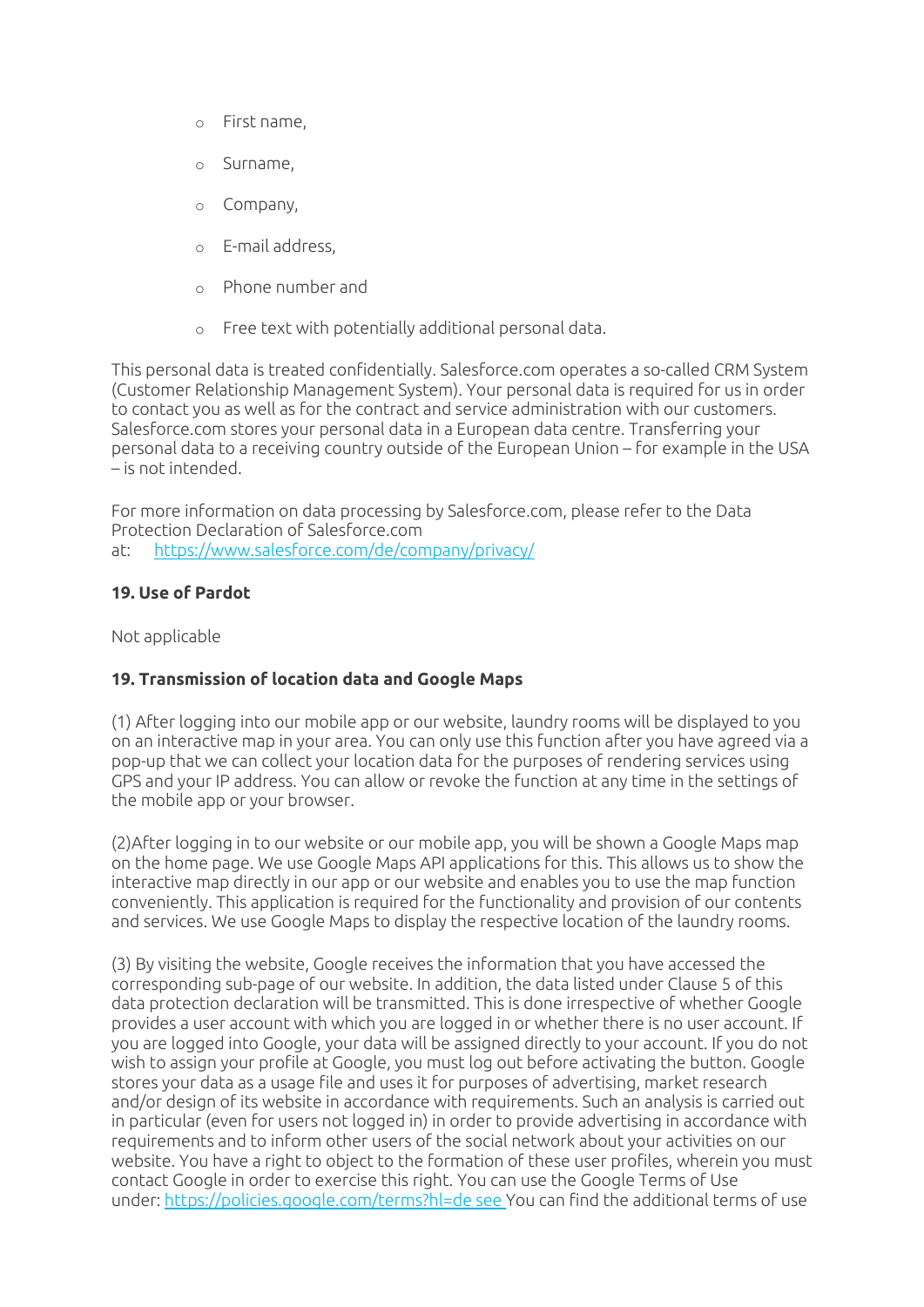for Google Maps/Google Earth at: https://maps.google.com/help/terms\_maps. There, you will also receive additional information on your rights and settings to protect your privacy: http://www.google.de/intl/de/policies/privacy. Google acts as a data processor for us. Transfer to the USA is possible.

#### **20. Cookies**

(1) We use cookies on our website and in our mobile app. Cookies are small text files that are stored on your hard drive and are assigned to the browser used by you or your operating system and in doing so provide us with certain information.

We also use so-called counting pixels. When you visit our website, image or text files are retrieved that allow us to obtain specific information and, in particular, to track your usage behaviour on our website. Counting pixels differ from cookies technically, in particular, but they also require consent, if necessary. In this respect, the term "cookies" in this Data Protection Declaration also includes pixels.

There are first-party and third-party cookies. They are first-party cookies if they are set by the operator of the website as the controller for the processing of data or by a data processor engaged by the controller. Third-party cookies are set and read by other controllers, i.e. not by the website operator or its data processors.

There are also transient and persistent cookies. Transient cookies are cookies that are automatically deleted when you close your browser. Persistent cookies remain on the device for a specific period of time even after the browser is closed.

Depending on the function, cookies are either consent-free or require consent. Consent-free cookies are those that are absolutely necessary so that the provider of a service can render the service desired by the user. Furthermore, cookies are also consent-free if they only serve to carry out the transfer of information within an electronic communication network. Other cookies are cookies that require consent.

If and to the extent to which consent is required for the use of certain cookies, these cookies will only be set if you have consented to this. We display a so-called "consent banner" to you on our website. By pressing the button provided, you can consent to the use of all cookies listed in this Data Protection Declaration. You can also perform a custom selection of cookies by checking the "Preferences", "Statistics", and "Marketing" boxes. You can also change the selections you have made at a later time. This can be done in the settings of the website.

We will also store your consent and your selection as cookies so that we can determine whether and to what extent you have already granted consent.

Name: CookieConsent (first-party cookie) Requires consent: no Persistent: 12 months

You can also manage the use of cookies via your browser. Different browsers offer various methods for configuring the cookie settings in the browser. For more detailed information on this, see for example http://www.allaboutcookies.org/ge/cookies-verwalten/.

We would like to point out that you may not be able to use all functions of our website if you deactivate all cookies or, for example, absolutely necessary cookies.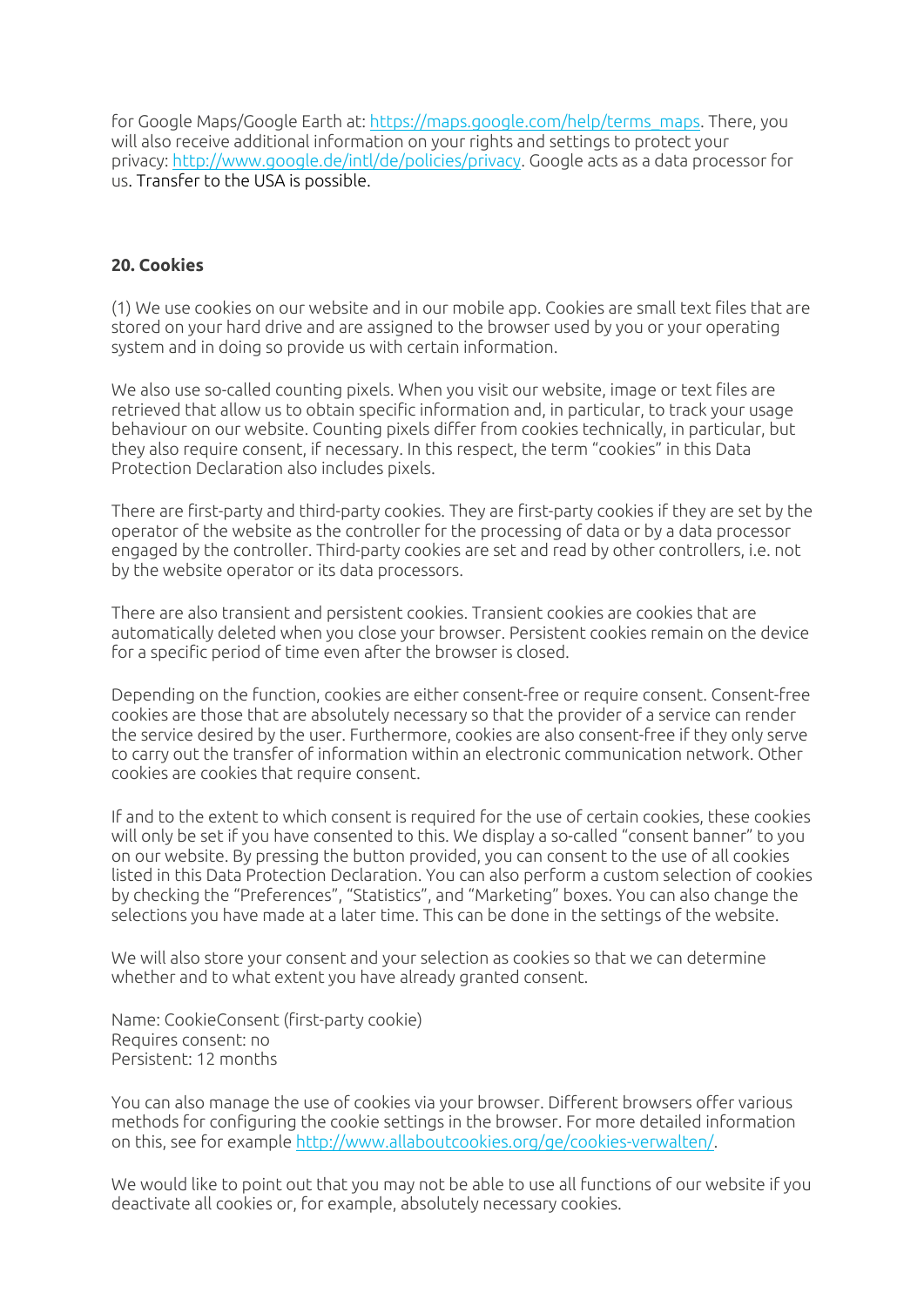For information on the cookies we use please see our cookie declaration at https://wewash.com/en/cookie-declaration/

#### **21. Google Analytics**

On our website we use Google Analytics, a web analysis service of Google Inc. ("Google"). Google Analytics uses "cookies", i.e. Text files that are stored on your device and enable analysis of the use of our services by you. The information generated by the cookie about your use of our services is usually transmitted to a Google server in the USA and stored there. Through the activation of IP anonymisation on our website and in our mobile app, your IP address will be shortened beforehand by Google, however, within member states of the European Union or in other signatory states to the Agreement on the European Economic Area. Only in exceptional cases is the full IP address transmitted to a Google server in the USA and shortened there. On behalf of WeWash, Google will use this information to evaluate your use of our services in order to compile reports about the app and website activities and to provide additional services connected with the app and website use and internet use to WeWash. The IP address transmitted by your device within the framework of Google Analytics is not merged with other data from Google.

Name: ga (first-party cookie) Purpose: Registers a unique ID that is used to generate statistical data on how the visitor uses the website. Requires consent: yes Persistent: 24 months

Name: gat (first-party cookie) Purpose: Is used by Google Analytics to restrict the demand rate Requires consent: yes Persistent: 24 hours

Name: gid (first-party cookie) Purpose: Registers a unique ID that is used to generate statistical data on how the visitor uses the website. Requires consent: yes Persistent: 24 hours

For general information on cookies and their administration (e.g. consent), please refer to Clause 20 of this Data Protection Declaration.

In addition to the procedure described in Clause 20 (consent via the consent banner), you can prevent participation in this tracking method as follows: You can prevent the storage of cookies by adjusting your browser software; however, we point out that in this case you may not be able to use all functions of this website in full. You can also prevent the collection of data generated by the cookie and related to your use of the website (incl. your IP address) to Google and the processing of this data by Google by downloading and installing the browser plug-in available under the following link (https://tools.google.com/dlpage/gaoptout?hl=de).

We use Google Analytics to analyse and regularly improve the use of our services. We can improve our offering through the statistics obtained and make it more interesting for you as a user.

In this respect, Google acts as a data processor for us. Transfer to the USA is possible.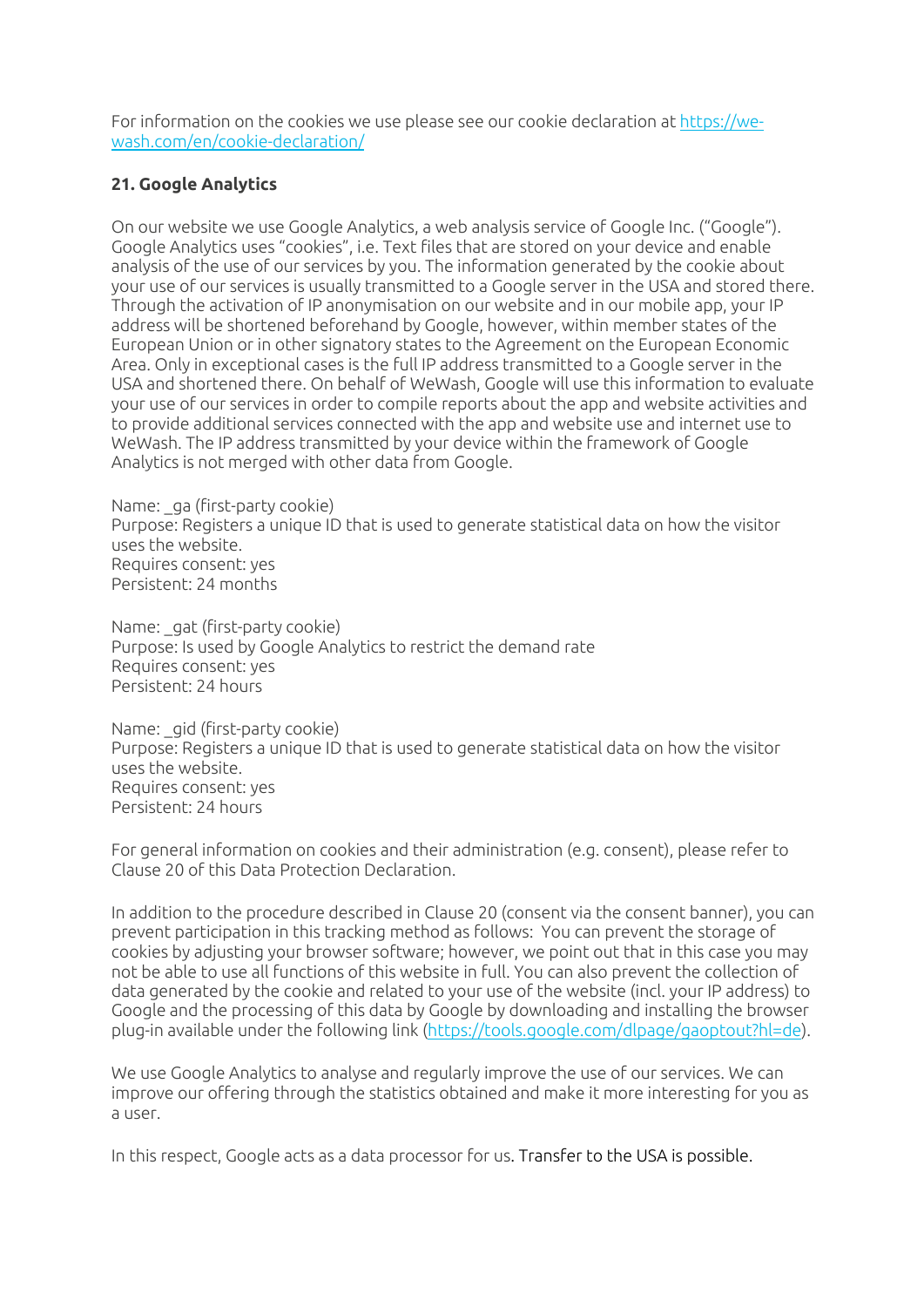For more information on terms of use and data protection, see https://www.google.com/analytics/terms/de.html or

under https://www.google.de/intl/de/policies/. We would like to point out that Google Analytics has expanded the code "ga('set','anonymizeIp',true)" to ensure an anonymous recording of IP addresses (so-called IP masking). As a result, IP addresses are processed further in shortened form and direct reference to persons can therefore be excluded.

The use of Google Analytics takes place in accordance with the prerequisites on which the German data protection authorities reached agreement with Google. Information from the third-party provider: Google Dublin, Google Ireland Ltd., Gordon House, Barrow Street, Dublin 4, Ireland, Fax: +353 (1) 436 1001. User

conditions: http://www.google.com/analytics/terms/de.html, Overview of data protection: http://www.google.com/intl/de/analytics/learn/privacy.html, as well as the Data Privacy Statement: http://www.google.de/intl/de/policies/privacy

# **22. Use of Google reCAPTCHA**

We use Google ReCAPTCHA to review and avoid interactions on our website by automated or automatic access, in particular by so-called bots. This is a service of Google Ireland Ltd., Gordon House, Barrow Street, Dublin 4, Ireland (Google).

For this, Google collects and analyses from which IP address a request is sent. In addition to your IP address, additional information, in particular for your location, may be collected by Google, which is necessary for this service.

Our legitimate interest lies in the security of our website and in the defence of undesired, automated access in the form by Bots and in avoiding spam.

In this respect, Google acts as a data processor for us. Transfer to the USA is possible.

For more information on data processing by Google, see: https://policies.google.com/privacy?hl=de

## **23. Use of Google Adwords**

(1) We use the service from Google Adwords to draw attention to our attractive offers by means of advertising media (so-called Google Adwords) on external websites. In relation to the data of the advertising campaigns, we can determine how successful the individual advertising measures are. We are therefore interested in displaying to you advertising that is of interest to you to make our website more interesting and to achieve a fair calculation of advertising costs.

(2) These advertising media are delivered by Google via so-called "ad servers". For this purpose, we use ad server cookies to measure the specific parameters for success measurement, such as Display of the advertisements or clicks by the users. If you access our website via a Google ad, a cookie is stored on your PC by Google Adwords. These cookies generally lose their validity after 30 days and should not serve to identify you personally. As analysis values, the unique cookie ID, number of ad impressions per placement (frequency), last impression (relevant for post-view conversions) and opt-out information (marking that the user no longer wants to be contacted) are usually stored for this cookie.

These cookies enable Google to recognise your internet browser. If a user visits certain pages of the website of an Adwords customer and the cookie stored on his computer has not yet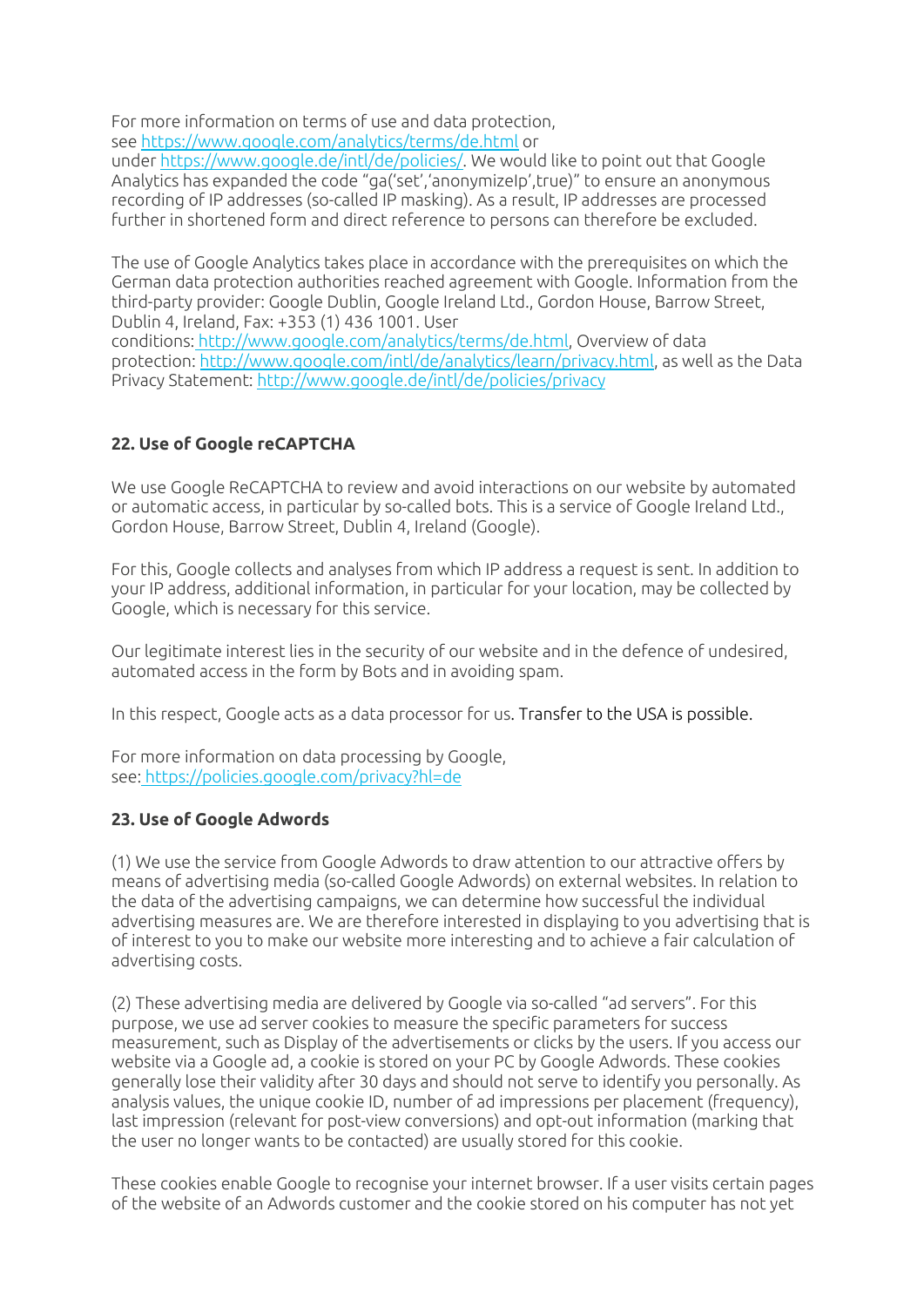expired, Google and the customer can recognise that the user has clicked on the display and has been forwarded to this page. Each Adwords customer is assigned a different cookie. Cookies cannot therefore be traced across the websites of Adwords customers. We do not collect and process any personal data in the aforementioned advertising measures ourselves. We only receive statistical evaluations from Google. Based on these evaluations, we can recognise which of the advertising measures used are particularly effective. We do not receive further data from the use of the advertising media, in particular we cannot identify users based on this information.

Name: pagead/1p-user-list/# (third-party cookie) Requires consent: yes Transient

Name: gcl au Requires consent: yes Persistent: 3 months

For general information on cookies and their administration (e.g. consent), please refer to Clause 20 of this Data Protection Declaration.

(3) Due to the marketing tools used, your browser automatically establishes a direct connection to the Google server. We have no influence on the scope and further use of the data that is collected by Google through the use of this tool and therefore inform you in accordance with the our knowledge: By integrating AdWords Conversion, Google receives the information that you have called up the corresponding part of our website or have clicked on a display from us. If you are registered with a Google service, Google can associate your visit with your account. Even if you are not registered with Google or have not logged in, there is the possibility that the provider will find out and store your IP address.

(4) You can prevent participation in this tracking method in addition to the procedure described in Clause 20 (consent via the consent banner) in different ways a) by a corresponding setting of your browser software, in particular the suppression of third-party cookies results you not receiving any ads from third-party providers; b) by deactivating the cookies for conversion tracking by setting your browser so that cookies from the domain "www.googleadservices.com", https://www.google.de/settings/ads are blocked, wherein this setting is deleted if you delete your cookies; c) by disabling the interest-related display of the providers which are part of the self-regulatory campaign "About Ads", via the link http://www.aboutads.info/choices, wherein this setting is deleted if you delete your cookies; d) by permanent deactivation in your browsers Firefox, Internet Explorer or Google Chrome under the link http://www.google.com/settings/ads/plugin. Please note that in this case, you may not be able to use all functions of this offer in full.

(5) Further information on data protection at Google can be found here: http://www.google.com/intl/de/policies/privacy and https://services.google.com/sitest ats/de.html. Alternatively, you can visit the Network Advertising Initiative (NAI) website at http://www.networkadvertising.org . Google acts as a data processor for us. Transfer to the USA is possible.

## **24. Use of Hotjar**

Our website uses Hotjar, an analysis software of Hotjar Ltd. ("Hotjar"), 3 Lyons Range, 20 Bisazza Street, Sliema SLM 1640, Malta. With Hotjar, it is possible to measure and evaluate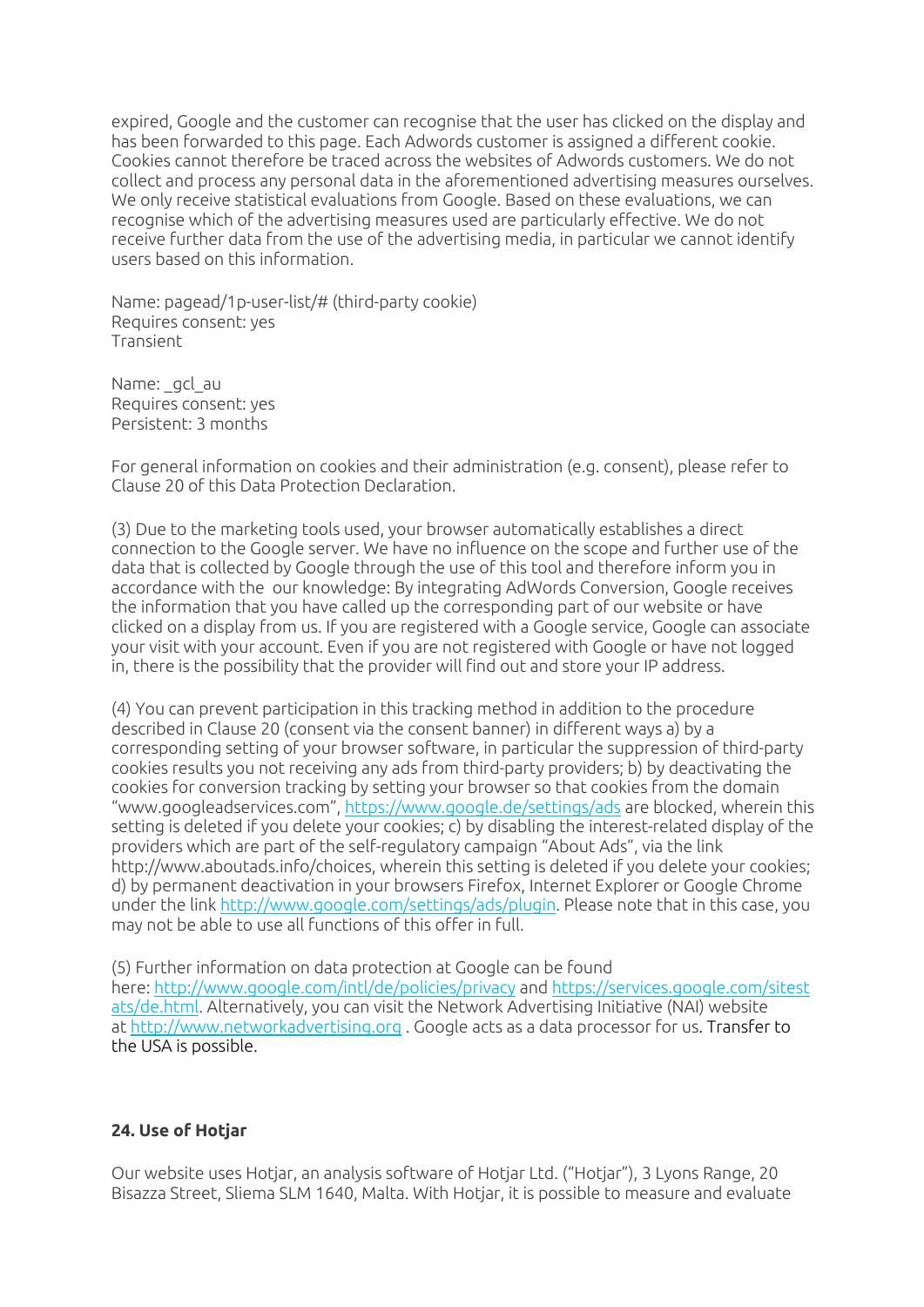the usage behaviour on our website in the form of clicks, mouse movements, scroll heights, etc. The information generated by the "tracking code" and "cookie" is transmitted to the Hotjar server in Ireland and stored there.

Name: hijd (third-party cookie) Requires consent: yes Persistent: 1 year

For general information on cookies and their administration (e.g. consent), please refer to Clause 20 of this Data Protection Declaration.

The following data is collected and processed when using Hotjar:

- IP address in anonymised form
- Screen size of your device

Device type and browser information

- o Geographical position (only the country)
- o Preferred language
- o Date and time of accessing the site

Hotiar stores this information in a pseudonymised user profile. The information is neither used by Hotjar nor by us to identify individual users or merged with additional data about individual users. For more information, see: https://www.hotjar.com/legal/policies/privacy

In addition to the procedure described in Clause 20 (consent via the consent banner), you can prevent participation in this tracking method as follows: You can object to the storage of a user profile and information about your visit on our website by Hotjar and the setting of Hotjar tracking cookies on other websites via this link: https://www.hotjar.com/legal/compliance/opt-out

## **25. Use of LinkedIn Tracking and Marketing**

On our website, we use the tracking and remarketing technology of the LinkedIn platform. With this technology from LinkedIn, you are shown more relevant advertising based on your interests. If you have given your consent, cookies will be set that create in particular an individual visitor ID and will be saved on your device. Within the LinkedIn platform, this visitor ID can be recognised. It can be used to display our advertising to you.

We also receive anonymous reports aggregated by LinkedIn of advertising activities and information about how you interact with our website.

Name: bcookie (third-party cookie) Requires consent: yes Persistent: 24 months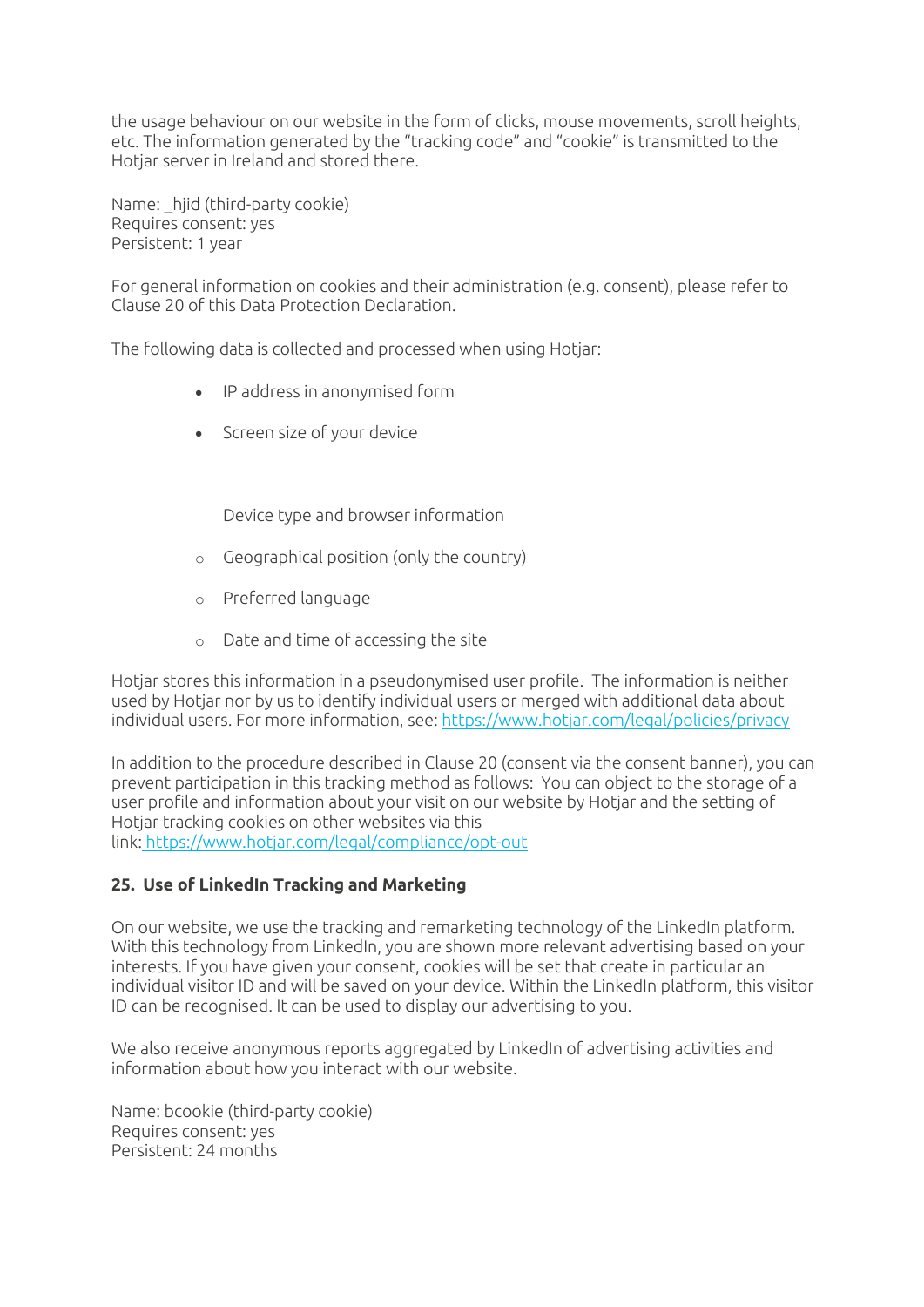Name: bscookie (third-party cookie) Requires consent: yes Persistent: 24 months

Name: lidc (third-party cookie) Requires consent: yes Persistent: 1 day

Name: UserMatchHistory (third-party cookie) Requires consent: yes Persistent: 29 days

Name: lang (third-party cookie) Zweck: Saves the language version of a website selected by the user. Requires consent: yes Transient

Name: lang (third-party cookie) Zweck: Set by LinkedIn if a webpage contains an embedded "Follow us" window. Requires consent: yes Transient

Name: LinkedIn-Pixel Requires consent: yes Transient

For general information on cookies and their administration (e.g. consent), please refer to Clause 20 of this Data Protection Declaration.

In addition to the procedure described in Clause 20 (consent via the consent banner), you can prevent participation in this tracking method as follows: You can also generally object to the analysis of your usage behaviour by LinkedIn as well as the display of interest-based recommendations by contacting LinkedIn ("Opt-Out"); to do this, click on the "Reject on LinkedIn" field (for LinkedIn members) or "Reject" (for other users) at the following link: https://www.linkedin.com/psettings/guest-controls/retargeting-opt-out

Further information on data protection at LinkedIn can be found here: https://www.linkedin.com/legal/privacy-policy#choices-oblig.

## **26. Use of Sentry**

We use the open source software Sentry (https://github.com/getsentry) to maintain the stability, security and optimisation of our service. To this end, error messages and crash reports are transmitted to us, containing only anonymous or anonymised details of the device, browser and usage data that help us recreate the error.

This only happens with your consent, which you can grant or revoke during registration or in the profile settings after you log in"

We run Sentry with our hosting service provider on German servers (see "Hosting Service"). No transfer to third countries or other parties takes place. The data collected will be used exclusively for the purposes stated in this paragraph and will be deleted after 90 days.

#### **27. Newsletter**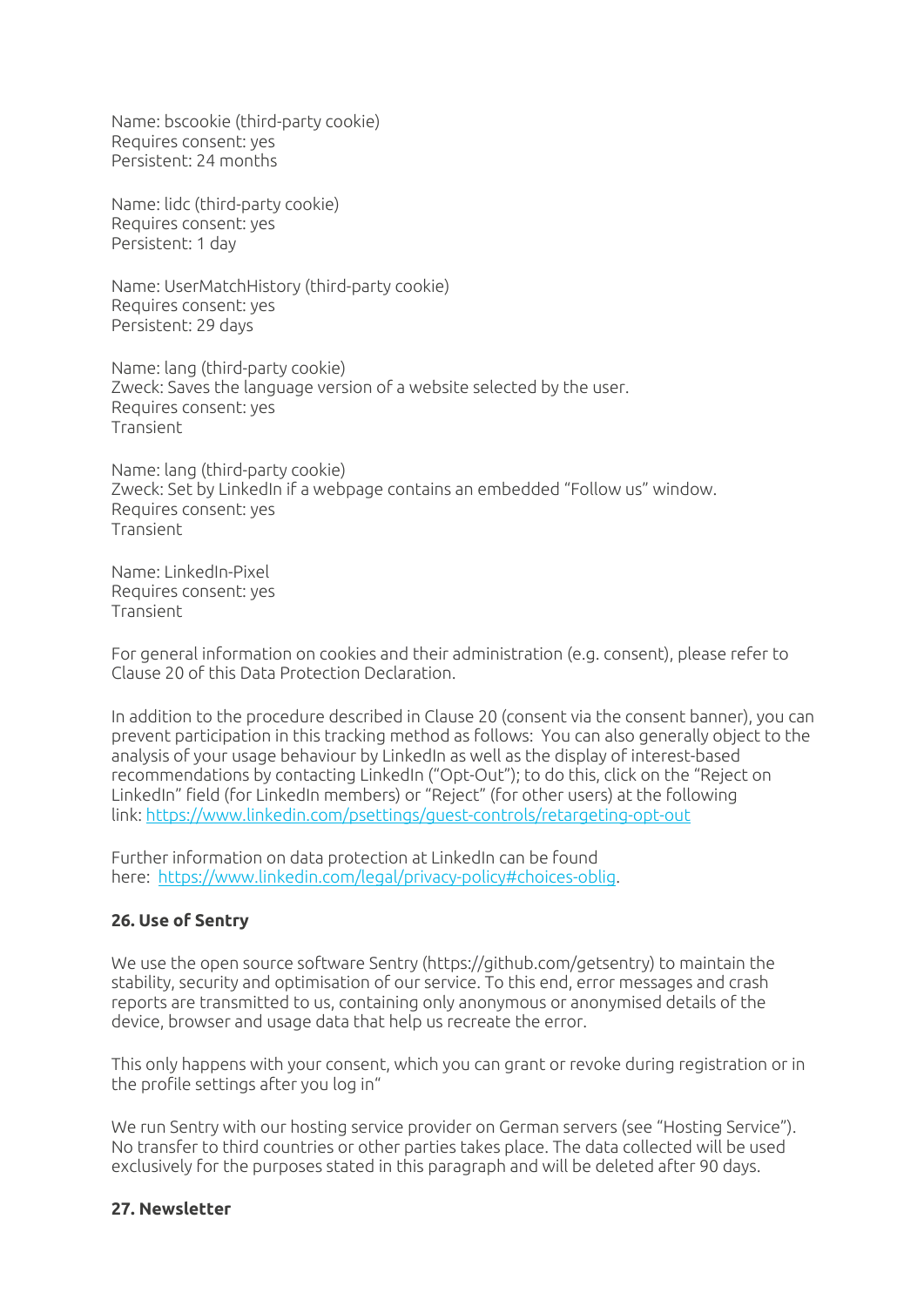If you opt for our newsletter service, we will inform you about our current offers via the email address you stipulated. You can only receive the newsletter if you specify a valid e-mail address. For legal reasons, a confirmation e-mail in the double opt-in procedure is sent to the e-mail address entered by you for the first time for the newsletter dispatch. This confirmation e-mail serves to check whether you have actually authorised the receipt of the newsletter as the holder of the e-mail address.

When registering for the newsletter, we also save the IP address assigned by the Internet Service Provider (ISP) to the computer system used by the data subject as well as the date and time of the registration. The collection of this data is necessary in order to be able to understand the (possible) misuse of the e-mail address of a data subject at a later point in time and therefore serves the legal protection of the person responsible for processing.

The personal data collected in the context of a registration to the newsletter will be used exclusively to send our newsletter. In addition, subscribers of the newsletter may be informed by e-mail if this is necessary for the operation of the newsletter service, e.g. in the event of changes to the newsletter service or in the change of the technical circumstances.

The newsletter is sent via "MailChimp", a newsletter dispatch platform of the US provider Rocket Science Group, LLC, 675 Ponce De Leon Ave NE #5000, Atlanta, GA 30308, USA. The e-mail addresses and data further described under this clause are stored on the servers of MailChimp in the USA. MailChimp uses this information for shipping and for the evaluation of the newsletter on our behalf. In addition, MailChimp can use this data to optimise or improve its own services, e.g. for technical optimisation of the shipping and presentation of the newsletter or for economic purposes to determine from which countries the recipients come from. However, MailChimp does not use the data of our newsletter recipients to write to them themselves or to forward them to third parties.

In this respect, MailChimp acts as a data processor for us. Transfer to the USA is possible. You can view the data privacy policy of MailChimp view under the following link: https://mailchimp.com/legal/privacy/

If you do not wish to receive any more newsletters from us later, you can object to this at any time without incurring any costs for this other than the transmission costs according to the basic rates. A notification in text form (e.g. e-mail, letter) to ddataprotection@wewash.comor the contact data specified in Clause 33 is sufficient for this.

## **28. Transfer of data to third parties**

The transmission of your personal data to third parties for purposes other than those listed below does not take place. We only forward your personal data to third parties if:

- o you have given your explicit consent to this,
- o the disclosure is required for asserting, exercising or defending legal claims and is not a reason for which you have a disproportionate interest in the nondisclosure of your data,
- o in the case that there is a legal obligation for the disclosure, as well as
- o this is legally permissible and is required for the handling of contractual relationships with you.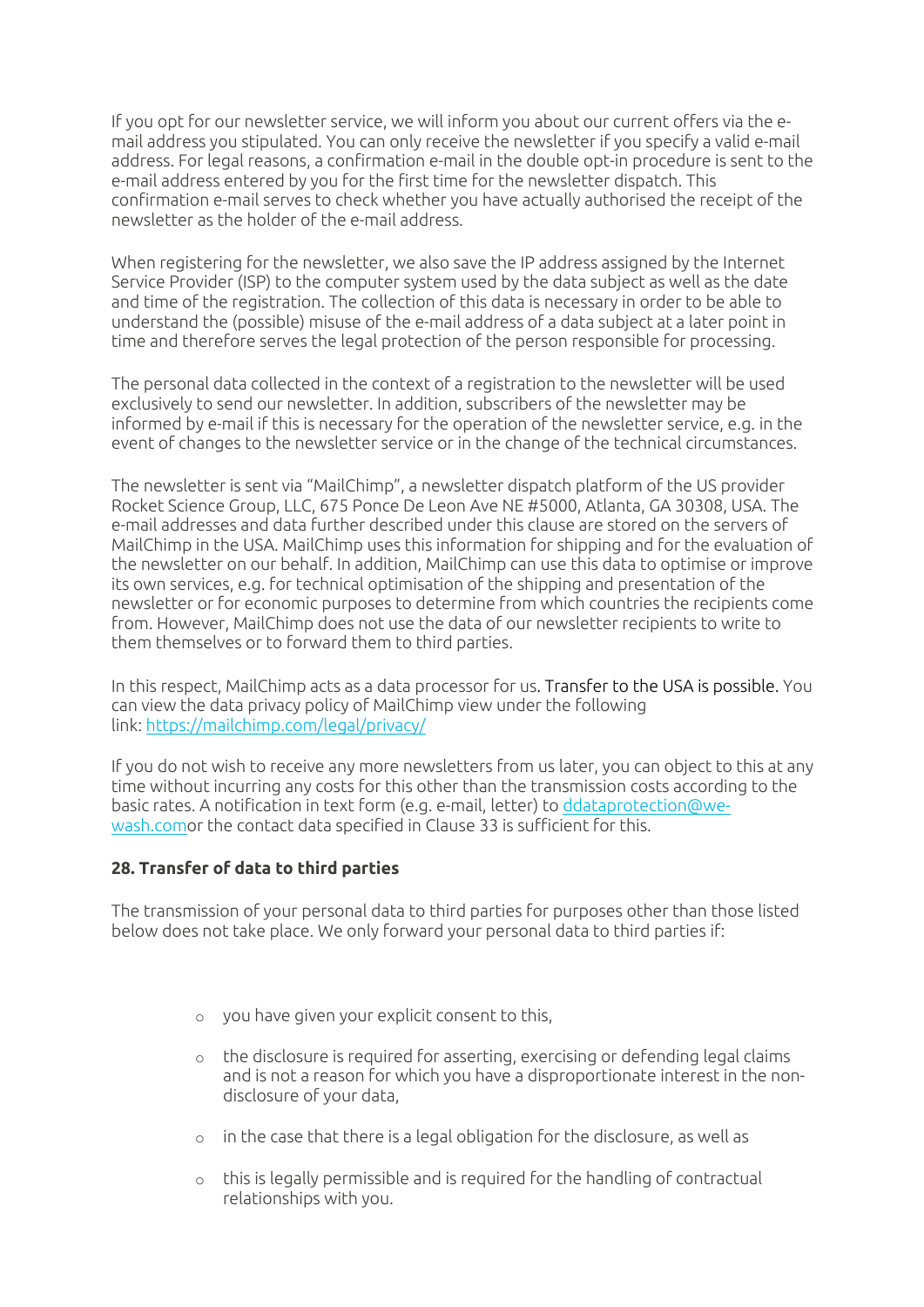## **29. Your rights as a data subject**

#### (1) Right to confirmation

You have the right to request confirmation of whether personal data relating to you is processed.

#### (2) Right to information

You have the right to receive free information about your stored personal data and a copy of this information at any time. Furthermore, you are entitled to information about the following:

- o processing purposes;
- o the categories of personal data processed;
- $\circ$  if possible, the planned duration for which the personal data is stored or, if this is not possible, the criteria for determining this duration;
- o the existence of a right to rectification or deletion of the personal data relating to you or to restrict processing by the controller or a right of objection against this processing;
- o the existence of a right of complaint to a supervisory authority;
- o if the personal data is not collected from the data subject: all available information about the origin of the data;
- $\circ$  the existence of automated decision-making including profiling and  $-$  at least in these cases — meaningful information about the involved logic as well as the scope and the desired effects of such processing for the person concerned.

In addition, you are entitled to information on whether your personal data was transmitted to a third country or an international organisation. If this is the case, then you are entitled to receive information about the appropriate safeguards in connection to the transmission.

#### (3) Right to rectification

You have the right to demand immediate rectification of the incorrect personal data. In addition, you are entitled to demand the completion of incomplete personal data, including via a supplementary declaration, taking into account the purposes of processing.

(4) Right to delete (right to be forgotten)

You have the right to demand that the personal data relating to you be deleted immediately, provided that any of the following applies and if processing is not required: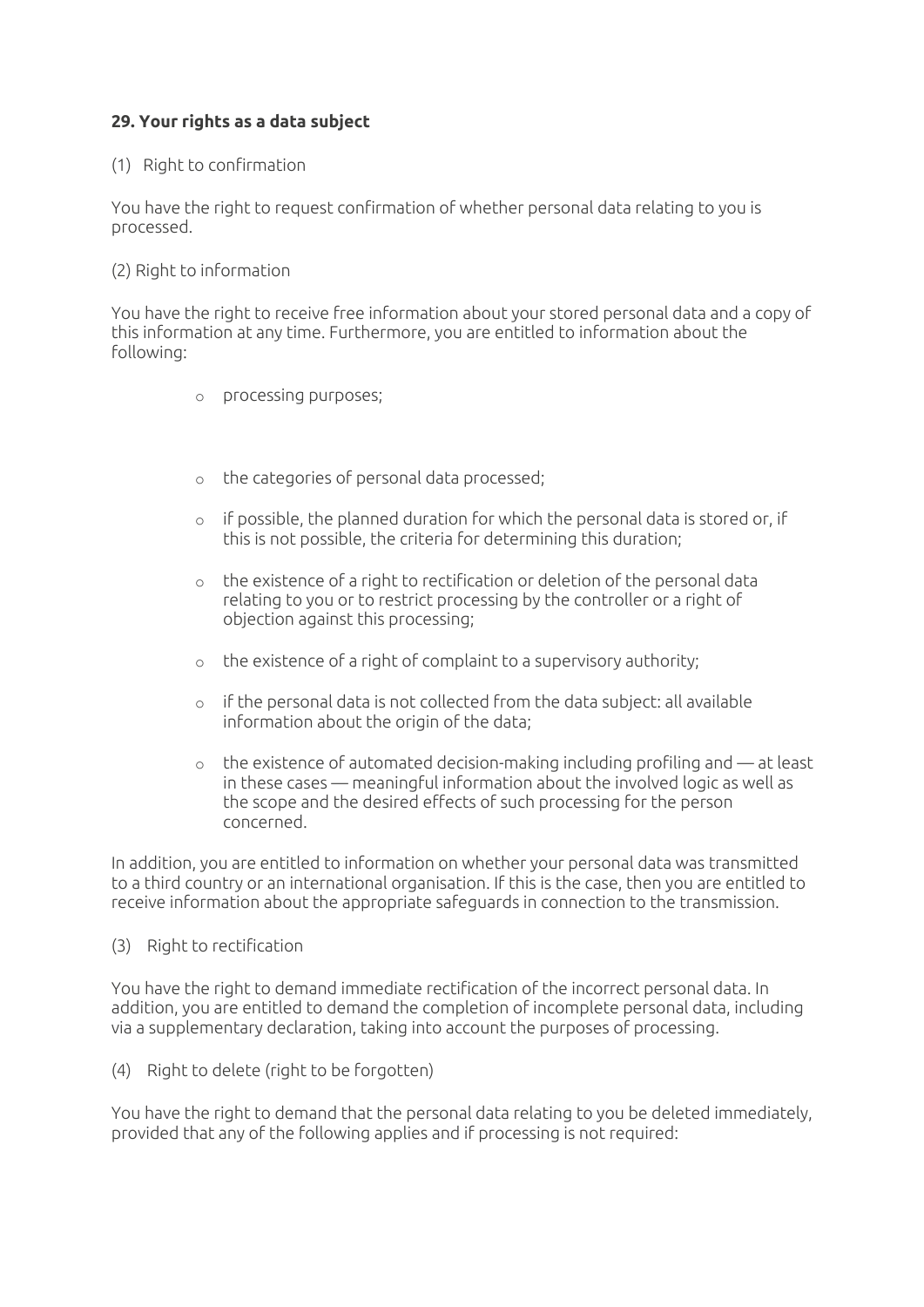- o Personal data was collected for such purposes or processed in any other way for which they are no longer necessary
- o You have revoked your consent to the processing in accordance with and there is a lack of a legal basis elsewhere for processing.
- o You submit an objection to the processing and there are no priority justified reasons for processing or you are obliged to submit the processing.
- o Personal data was processed unlawfully.
- $\circ$  The deletion of personal data is required in order to fulfil a legal obligation under Union law or the law of member states.
- o Personal data was collected in relation to services offered by the information company in accordance with.
- (5) Right to restrict processing

You have the right to demand the restriction of processing if one of the following conditions is met:

•

- o The accuracy of your personal data is disputed by you for a duration that allows us to verify the accuracy of your personal data.
- •
- o Processing is unlawful, but you reject the deletion of personal data and instead demand the restriction of the use of your personal data.
- •
- o We no longer need your personal data for the purposes of processing, but you need them to assert, exercise or defend legal claims.
- •
- o You have filed an objection against the processing pursuant to, and it is not yet clear which interests outweigh.
- (6) Right to data portability

You have the right to receive your personal data collected by us in a structured, common and machine-readable format and can transmit these to another controller within the meaning of, as long as processing is based on consent pursuant to or in a contract according to and the processing is done by means of automated procedures. This right does not apply to processing that is required for the exercise of a task which is in public interest or takes place in the exercise of public authority which has been transferred to us.

In addition, when exercising your right to data portability, you have the right to obtain your personal data directly from another controller to the extent that this is technically feasible and if the rights and freedoms of other persons are not impaired by this.

(7) Right to appeal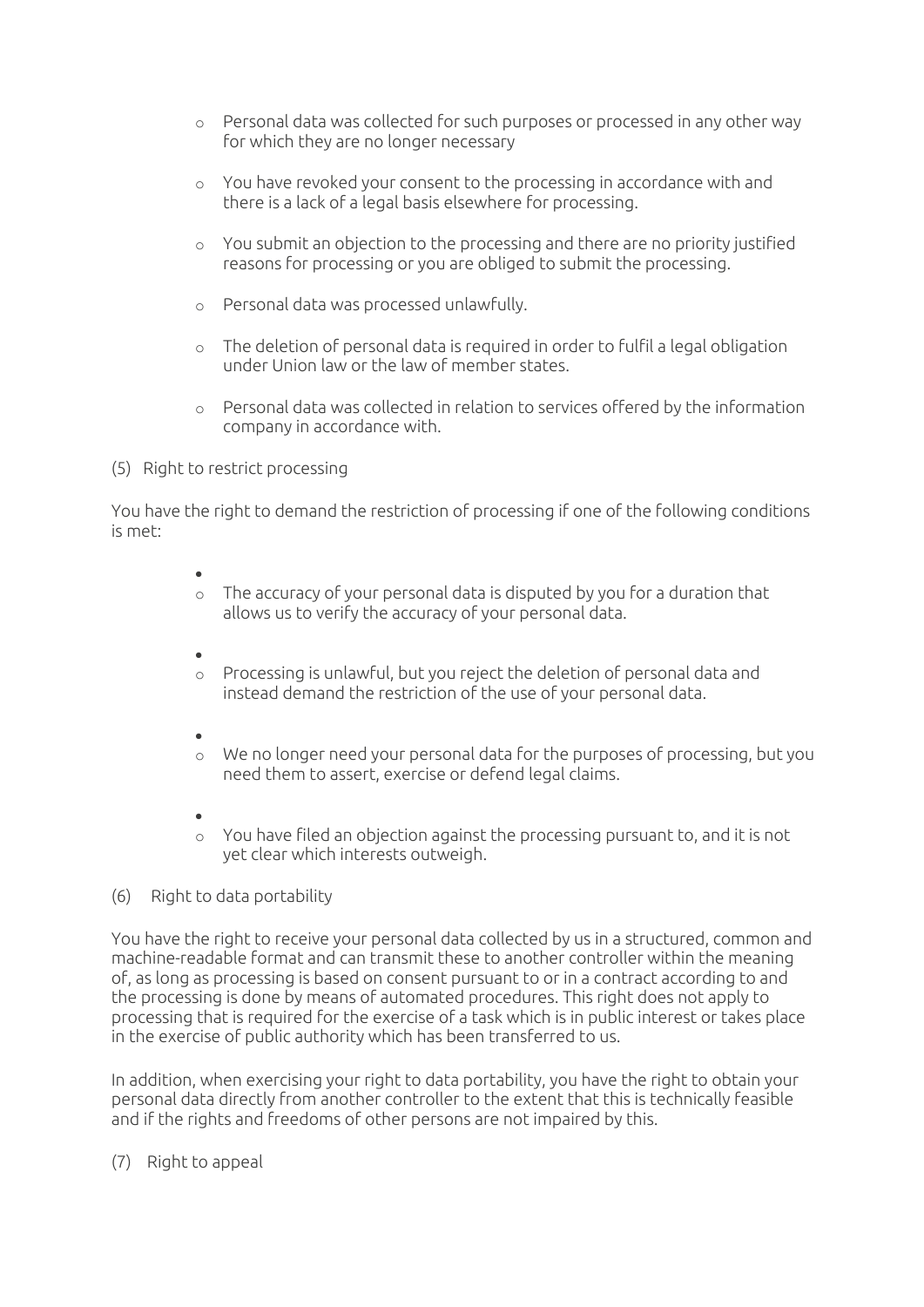You have the right to object to the processing of your personal data at any time against the processing of your personal data. This also applies to profiling based on these provisions.

In the event of the objection, we do not process your personal data unless there are protectable reasons for processing that outweigh your rights and freedoms. Processing is also possible if it serves to assert, exercise or defend legal claims.

If we process your personal data for the purpose of direct advertising, you have the right to object to processing for the purposes of such advertising at any time. This also applies to profiling, insofar as it is associated with such direct advertising.

(8) Automated decisions in individual cases including profiling

You have the right not to be subject to a decision based solely on an automated processing — including profiling — which is legally valid towards you, or which considerably impairs you in a similar way if the decision (i) is not necessary for the conclusion or the fulfilment of the contractual relationship existing with us, or (ii) is permissible on the basis of legal provisions and these legal provisions include appropriate measures to uphold your rights and freedoms or (iii) is done with your explicit consent.

If the decision (i) is required for the conclusion or fulfilment of the contractual relationship between us or (ii) if it is done with your express consent, we will take appropriate measures to protect your rights and freedoms as well as your legitimate interests.

(9) Right to revoke a data protection consent

You can revoke your consent to the processing of your personal data at any time.

To exercise your rights listed under this clause, you can contact us by e-mail at any time at dataprotection@we-wash.com or via the contact details specified in Section 33.

## **30. Data minors**

Non-adult persons should not transmit personal data to us without the consent of the parents or guardians. Persons under 16 years of age cannot give consent to the processing of their personal data without the consent of their parents.

## **31. Links to other websites**

Our online offering contains links to other websites. We do not have any influence over their operators complying with the data protection provisions.

## **32. Change of our privacy policy**

An adjustment of the data protection notification takes place insofar as this is necessary in order to reflect data protection relevant changes to our services in the data protection notification, e.g. in the introduction of new services or to meet the current legal requirements.